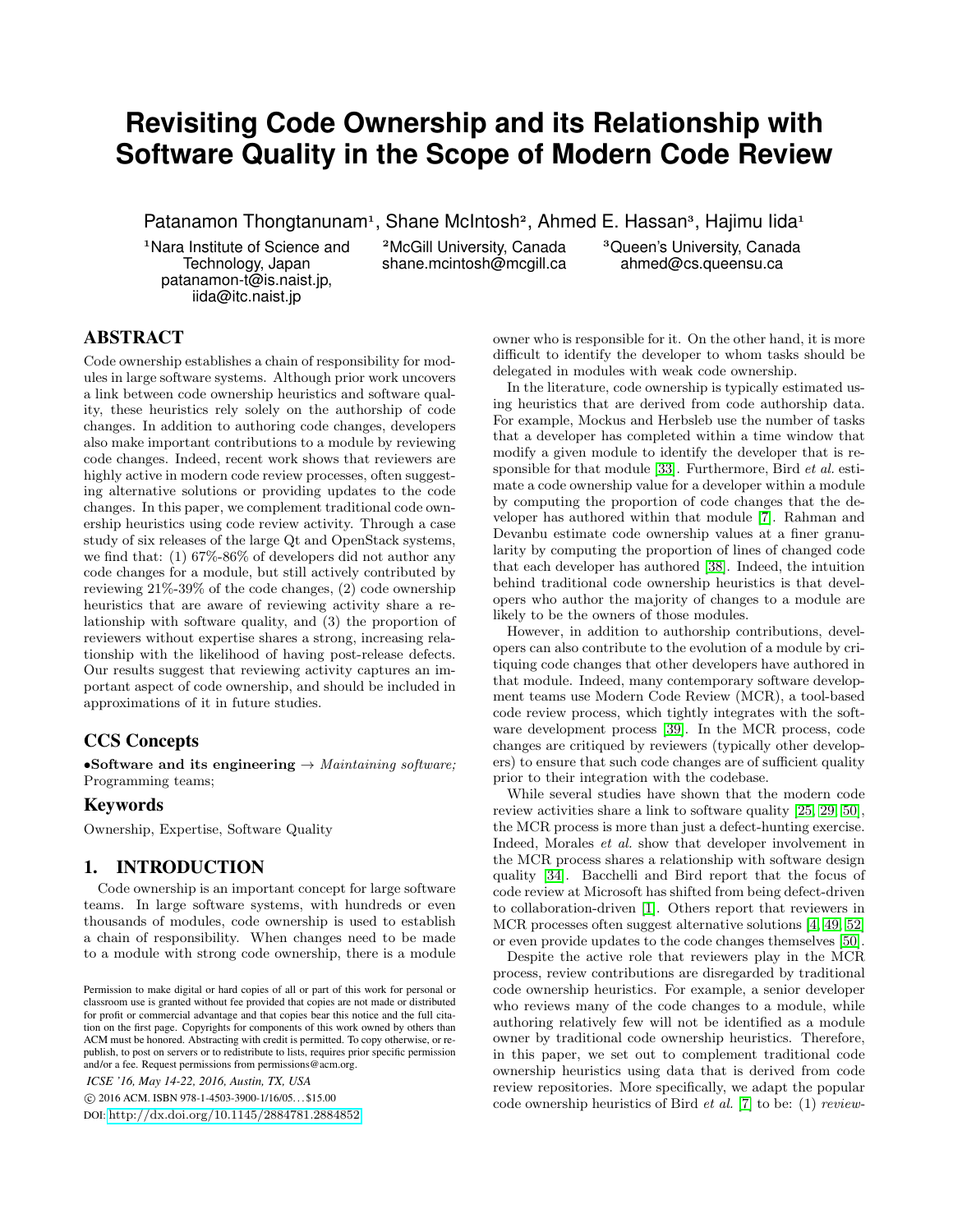*specific*, i.e., solely derived from code review data and (2) *review-aware*, i.e., combine code authorship and review activity. We then use review-specific and review-aware code ownership heuristics to build regression models that classify modules as defect-prone or not in order to revisit the relationship between the code ownership and software quality. Through a case study of six releases of the large Qt and OpenStack open source systems, we address the following three research questions:

#### (RQ1) How do code authoring and reviewing contributions differ?

*Motivation*: While prior work examines the contributions of developers in terms of code authorship [\[7,](#page-10-0) [12,](#page-10-4) [13,](#page-10-5) [32,](#page-11-8) [37,](#page-11-9) [38\]](#page-11-1), the review contributions that these developers make to a module still remains largely unexplored. Hence, we first study how developers contribute to the evolution of a module in terms of code authorship and review.

*Results*: 67%-86% of the developers who contribute to a module did not author any code changes, yet they participated in the reviews of 21%-39% of the code changes made to that module. Moreover, 18%-50% of these review-only contributors are documented core team members.

#### (RQ2) Should code review activity be used to refine traditional code ownership heuristics?

*Motivation*: Prior work finds that modules with many minor authors (i.e., developers who seldom wrote code changes in that module) are likely to be defective [\[7\]](#page-10-0). However, there are likely cases where minor authors review several of the code changes in that module. Hence, we investigate whether refining traditional code ownership heuristics by using code review activity will provide a more comprehensive picture of the association between code ownership and software quality.

*Results*: 13%-58% of developers who are flagged as minor contributors of a module by traditional code ownership heuristics are actually major contributors when their code review activity is taken into consideration. Moreover, modules without post-release defects tend to have a large proportion of developers who have low traditional code ownership values but high review-specific ownership values. Conversely, the modules with post-release defects tend to have a large proportion of developers who have both low traditional and review-specific ownership values.

#### (RQ3) Is there a relationship between review-specific and review-aware code ownership heuristics and defect-proneness?

*Motivation*: Prior work uses defect models to understand the relationship between traditional code ownership heuristics and software quality [\[7,](#page-10-0) [9,](#page-10-6) [14,](#page-10-7) [35\]](#page-11-10). Such an understanding of defect-proneness is essential to chart quality improvement plans, e.g., developing code ownership policies. Yet, since traditional code ownership heuristics do not include code review activity, little is known about the role that reviewing plays in ownership and its impact on defect-proneness. Hence, we revisit the relationship between code ownership and software quality using review-specific and review-aware heuristics.



<span id="page-1-1"></span>Figure 1: An overview of the MCR process.

*Results*: When controlling for several factors that are known to share a relationship with defect-proneness, our models show that the proportion of developers who have both low traditional and review ownership values shares a strong, increasing relationship with the likelihood of having post-release defects.

Our results lead us to conclude that code reviewing activity provides an important perspective that contributes to the code ownership concept. Future approximations of code ownership should take code reviewing activity into account in order to more accurately model the contributions that developers make to evolve modern software systems.

Paper organization. Section [2](#page-1-0) describes the MCR process and the studied code ownership heuristics in more detail. Section [3](#page-2-0) describes the design of our case study, while Section [4](#page-4-0) presents the results with respect to our three research questions. Section [5](#page-7-0) discusses the broader implications of our observations. Section [6](#page-8-0) discloses the threats to the validity of our study. Section [7](#page-8-1) surveys related work. Finally, Section [8](#page-9-0) draws conclusions.

# <span id="page-1-0"></span>2. BACKGROUND & DEFINITION

In this section, we provide a brief description of the MCR process and the studied code ownership heuristics.

## 2.1 Modern Code Review

Modern Code Review (MCR) is a tool-based code review process [\[1\]](#page-10-2), which tightly integrates with the software development process. MCR is now widely adopted by proprietary and open source software organizations [\[39\]](#page-11-2). Recent studies have shown that MCR actively shares a relationship with post-release defects [\[29\]](#page-11-3), the quality of code changes [\[1,](#page-10-2) [49,](#page-11-6) [52\]](#page-11-7), and software design quality [\[34\]](#page-11-5). Furthermore, MCR provides a hub-like mechanism for sharing knowledge among developers [\[39\]](#page-11-2).

Figure [1](#page-1-1) provides an overview of MCR processes in the studied Qt and OpenStack systems. The studied processes are composed of four main steps:

(1) Upload a proposed change. Once a proposed change has been made, the author uploads it to a code review tool and invites reviewers to examine it.

(2) Examine and discuss the proposed change. Reviewers examine the technical content of the proposed change and provide feedback to the author. Reviewers also provide a review score from  $-2$  to  $+2$  to indicate agreement (positive value) or disagreement (negative value).

(3) Revise the proposed change. The author or reviewers update the proposed change to address the feedback, and upload a new revision to the code review tool.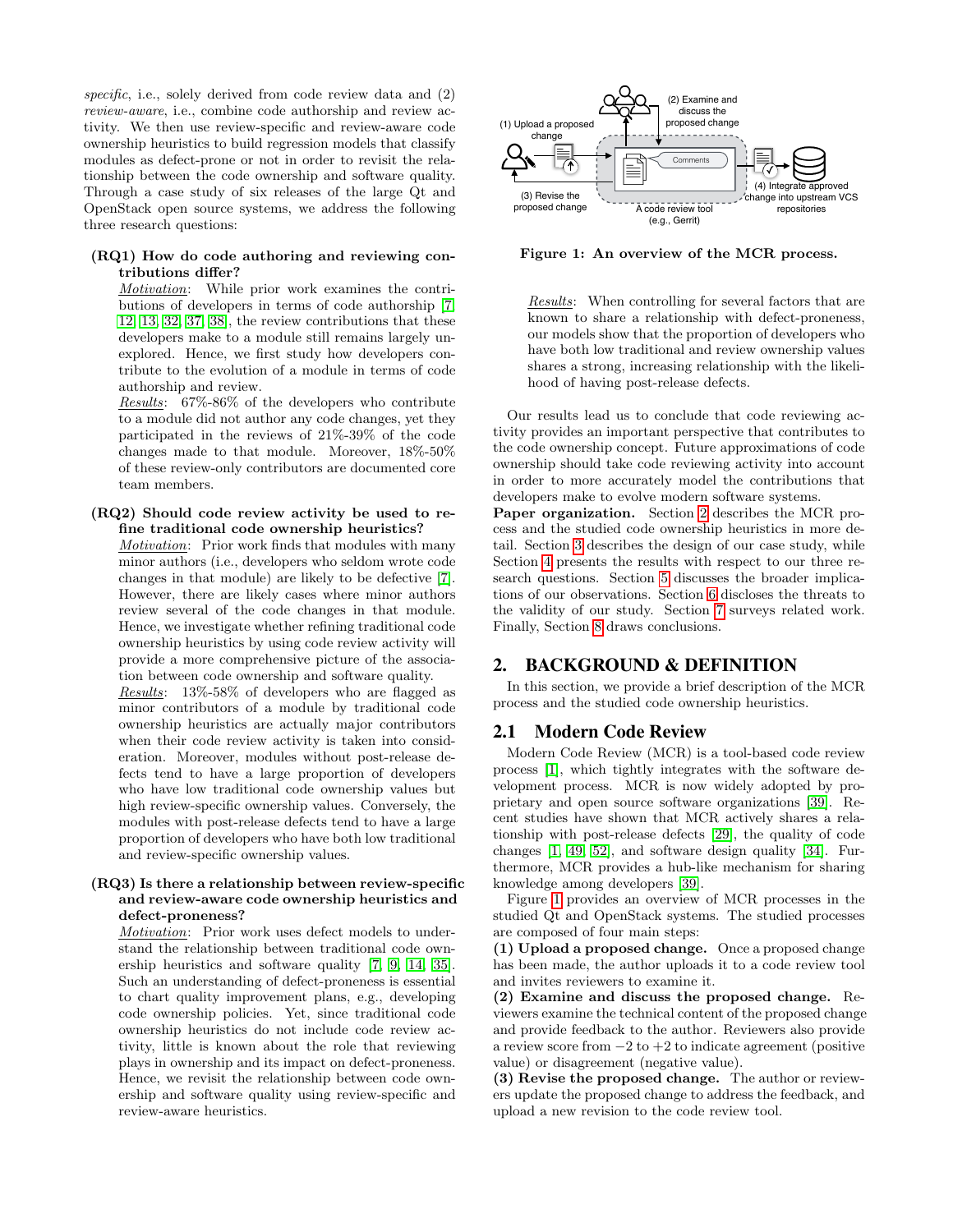(4) Integrate the approved change. Steps 2 and 3 are repeated until reviewers are satisfied that the code change is of sufficient quality to be integrated. Then, the proposed change is automatically integrated into upstream Version Control System (VCS, e.g., Git).

## <span id="page-2-2"></span>2.2 Code Ownership

Code ownership heuristics that operate at different granularities have been proposed in the literature [\[7,](#page-10-0) [13,](#page-10-5) [14,](#page-10-7) [33,](#page-11-0) [38\]](#page-11-1). For example, Bird *et al.* estimate code ownership values using the code change granularity [\[7\]](#page-10-0). Fritz *et al.* propose code ownership heuristics at element (i.e., class) granularity [\[13\]](#page-10-5). Rahman and Devanbu estimate code ownership values at the finer granularity of a code fragment. Since the studied MCR processes are connected with code changes, i.e., proposed changes should be reviewed prior to integration into the VCS, we opt to extend the code ownership heuristics of Bird *et al.* [\[7\]](#page-10-0) using code review activity.

Below, we describe the traditional, review-specific, and review-aware code ownership heuristics.

## *2.2.1 Traditional Code Ownership Heuristics*

The traditional code ownership heuristics of Bird *et al.* [\[7\]](#page-10-0) are computed using the authorship of code changes to estimate the code ownership of a developer for a module. For a developer  $D$ , Traditional Code Ownership (TCO) of a module  $M$  is computed as follows:

$$
\text{TCO}(D, M) = \frac{a(D, M)}{C(M)}\tag{1}
$$

where  $a(D, M)$  is the number of code changes that D has authored in M and  $C(M)$  is the total number of code changes made to M.

In addition, Bird *et al.* also define two levels of developer expertise within a module. Developers with low TCO values (i.e., below 5%) are considered to be *minor authors*, while developers with high TCO values (i.e., above 5%) are considered to be *major authors*.

## *2.2.2 Review-Specific Ownership Heuristics*

We define review-specific ownership heuristics that use code review data to estimate the code ownership of developers according to the review contributions that they have made to a module. For a developer  $D$ , **Review-Specific Ownership (RSO)** of a module  $M$  is computed as follows:

$$
RSO(D, M) = \frac{\sum_{k=1}^{r(D, M)} p(D, k)}{C(M)}
$$
(2)

where  $r(D, M)$  is the number of reviews of code changes made to M in which D has participated and  $p(D, k)$  is a proportion of review contributions that  $D$  made to code change k. Since one review can have many reviewers, we normalize the value of review-specific ownership in each code change using  $p(D, k)$  in order to avoid having RSO values that do not sum up to 100%. We explore two RSO heuristics by varying the definition of  $p(D, k)$ :

- 1. RSO<sub>Even</sub>, where  $p(D, k) = \frac{1}{R(k)}$ : This normalization evenly
	- divides the share of review contributions to every reviewer of k. Hence,  $R(k)$  is the total number of developers who participated in the review of  $k$ . This normalization assumes that every reviewer contributes equally to k.

<span id="page-2-1"></span>Table 1: A contingency table of the review-aware ownership expertise category.

|                                  |         | Traditional code ownership          |                                     |  |  |  |  |  |
|----------------------------------|---------|-------------------------------------|-------------------------------------|--|--|--|--|--|
|                                  |         | $< 5\%$                             | $>5\%$                              |  |  |  |  |  |
| Review-<br>specific<br>ownership | $< 5\%$ | Minor author $\&$<br>minor reviewer | Major author $\&$<br>minor reviewer |  |  |  |  |  |
|                                  | $> 5\%$ | Minor author $\&$<br>major reviewer | Major author $\&$<br>major reviewer |  |  |  |  |  |
|                                  |         |                                     |                                     |  |  |  |  |  |

2. RSO<sub>Proportional</sub>, where  $p(D, k) = F(D, k)$ : This normalization assigns a share of the review contribution to D that is proportional to the amount of feedback (i.e., number of review comments) that  $D$  has provided to the review of  $k$ . The intuition behind this normalization is that the more the feedback that  $D$  provides during the review of  $k$ , the larger the share of review contributions that  $D$  made to  $k$ .

Similar to traditional code ownership, we consider developers with low RSO values (i.e., below 5%) to be *minor reviewers*, and developers with high RSO values (i.e., above 5%) to be *major reviewers*.

#### *2.2.3 Review-Aware Ownership Heuristics*

In practice, developers act as both authors and reviewers. For example, a developer can be the author of a code change to a module, while also being a reviewer of code changes that other developers have authored to that module. However, the traditional and review-specific ownership heuristics independently estimate code ownership using either authorship or review contributions, respectively.

To address this, we propose review-aware code ownership heuristics. We adapt the traditional code ownership heuristics to be review-aware using the pair of TCO and RSO values that a developer can have within a module. Then, we refine the levels of the traditional code ownership using the levels of review-specific code ownership as shown in Table [1.](#page-2-1) For example, for a module  $M$ , if a developer  $D$  has a TCO value of 3% and an RSO value of 25%, then D would have a review-aware ownership value of (3%, 25%), which falls into the minor author & major reviewer category.

### <span id="page-2-0"></span>3. CASE STUDY DESIGN

In this section, we outline our criteria for selecting the studied systems and our data preparation approach.

#### <span id="page-2-3"></span>3.1 Studied Systems

In order to address our research questions, we perform an empirical study on large, rapidly-evolving open source systems. In selecting the subject system, we identified two important criteria that needed to be satisfied:

- Criterion 1: Traceability  $-$  We focus our study on systems where the MCR process records explicit links between code changes and the associated reviews.
- Criterion 2: Full Review Coverage Since we will investigate the effect of review-specific and review-aware ownership heuristics on software quality, we need to ensure that unreviewed changes are not a confounding factor [\[29\]](#page-11-3). Hence, we focus our study on systems that have a large number of modules with  $100\%$  review coverage, i.e., modules where every code change made to them has undergone a code review.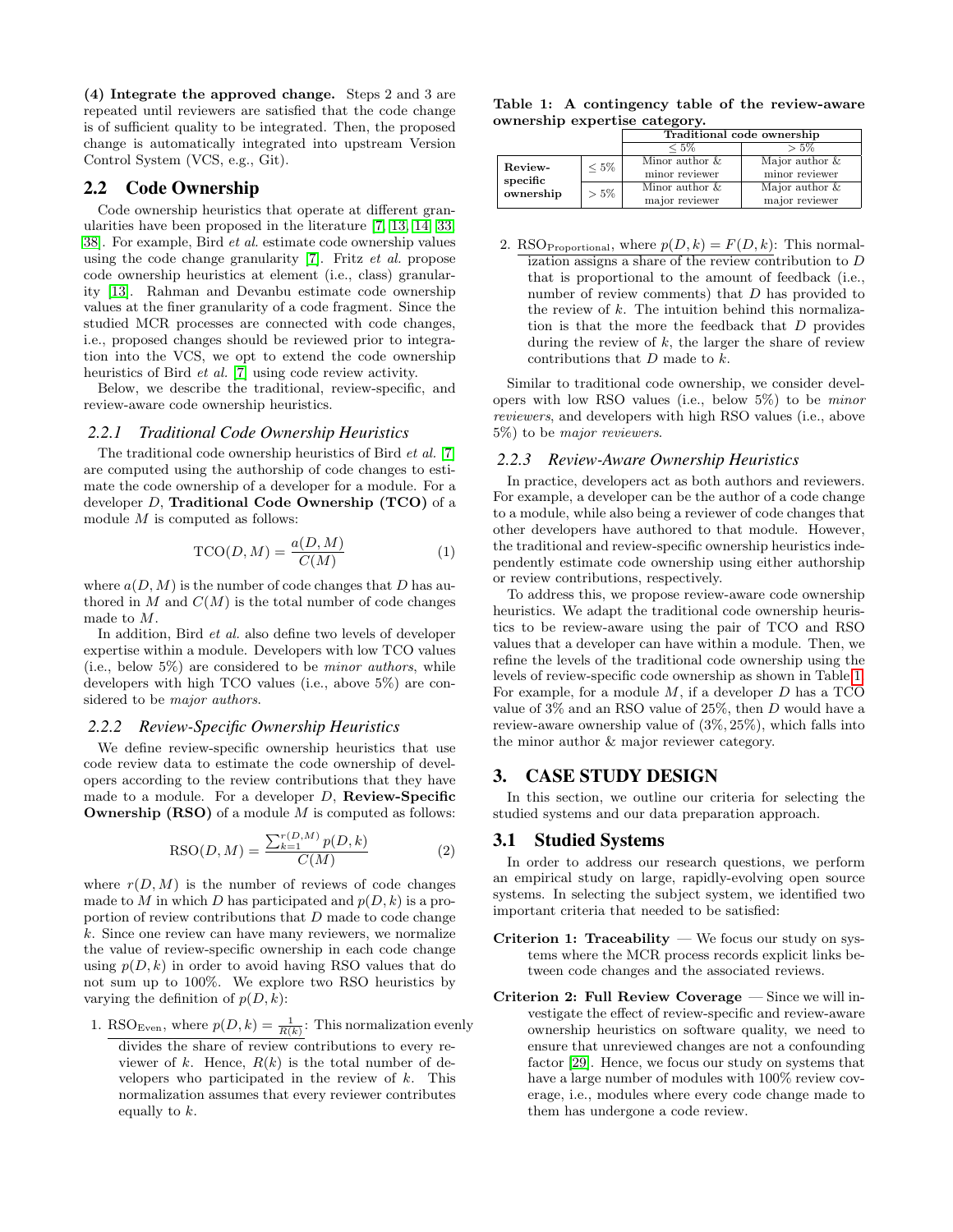| <b>System</b> |          |          |                | Commits      |       | Modules                   | Personnel    |         |           |
|---------------|----------|----------|----------------|--------------|-------|---------------------------|--------------|---------|-----------|
| Name          | Version  | Tag name | $_{\rm Total}$ | Linkage rate | Total | With 100% review coverage | With defects | Authors | Reviewers |
| Qt            | 5.0      | v5.0.0   | 2.955          | 95%          | 389   | 328 (84%)                 | 70(21%)      | 156     | 156       |
|               | 5.1      | v5.1.0   | 2.509          | 96%          | 450   | 438 (97%)                 | 77 (18%)     | 186     | 170       |
| OpenStack     | Folsom   | 2012.2   | 2.315          | 99%          | 258   | $241(93\%)$               | 70(29%)      | 235     | 152       |
|               | Grizzly  | 2013.1   | 2,881          | 99%          | 336   | 326 (97%)                 | 123 (37%)    | 330     | 205       |
|               | Havana   | 2013.2   | 3.583          | $99\%$       | 527   | 515 (97%)                 | 128 (25%)    | 451     | 359       |
|               | Icehouse | 2014.1   | 3.021          | 100%         | 499   | 499 (100\%)               | 198 (40%)    | 499     | 480       |
| VTK           | 5.10     | v5.10.0  | 1.431          | 39%          | 170   | 8(5%)                     | $\sim$       |         |           |
| ITK           | 4.0      | v4.3.0   | 352            | 97%          | 218   | 125(57%)                  |              |         |           |

<span id="page-3-0"></span>Table 2: Overview of the studied systems. Those above the double line satisfy our criteria for analysis.



<span id="page-3-3"></span>Figure 2: An overview of data preparation approach.

To satisfy criterion 1, we began our study with four software systems that use the Gerrit code review tool. To mitigate bias that may be introduced into our datasets through noisy manual linkage [\[5\]](#page-10-8), we select systems that use the Gerrit code reviewing tool for our analysis. Gerrit automatically records a unique ID that can link code changes to the reviews that they have undergone. We then discard VTK, since its linkage rate is too low. We also remove ITK from our analysis, since it does not satisfy criterion 2.

Table [2](#page-3-0) shows that the Qt and OpenStack systems satisfy our criteria for analysis. Qt is a cross-platform application and UI framework that is developed by the Digia corporation, while welcoming contributions from the communityat-large.[1](#page-3-1) OpenStack is an open-source software platform for cloud computing that is developed by many well-known companies, e.g., IBM, VMware, and NEC.[2](#page-3-2)

#### 3.2 Data Preparation

We use the review datasets that are provided by Hamasaki *et al.* [\[16\]](#page-10-9), which describes patch information, reviewer scoring, the involved personnel, and review discussion. We use the code dataset for the Qt system provided by our prior work [\[29\]](#page-11-3), which describes the recorded commits on the release branch of the Qt VCSs during the development and maintenance of each studied Qt release. We also expand the code dataset for the OpenStack system using the same approach as our prior work [\[29\]](#page-11-3).

In order to produce the datasets that are necessary for our study, we link the review and code datasets, and compute the code ownership heuristics. Figure [2](#page-3-3) provides an overview of our data preparation process, which is broken down into the following three steps.

(DP1) Link code changes to reviews. Similar to our prior work [\[29\]](#page-11-3), we link the code and review datasets using the change ID, i.e., a review reference that is automatically generated by Gerrit. For each code change, we extract the change ID recorded in the commit message. To link the

associated review, Gerrit uses "<*subsystem name*> <*VCS branch*> <*change ID*>" as a unique reference. Hence, we extract the commit data from the VCSs to generate a reference, then link the code change to the associated review.

Once the code and review datasets are linked, we measure review coverage for each module (i.e., directory). Since this study revisits the traditional code ownership heuristics [\[7\]](#page-10-0) which were previously studied at the module level, we conduct our study at the same module level to aid the comparability of our results with the prior work. We then remove modules that do not have 100% review coverage from our datasets in order to control for the confounding effect that a lack review coverage may have [\[29\]](#page-11-3).

(DP2) Compute code ownership heuristics. To estimate the code ownership of a developer for a module, we first identify code changes that the developer has authored using the owner field recorded in Gerrit. We then identify the code changes that the developer has reviewed using the review comments that the developer posted. A code change that spans multiple modules is treated as contributing to all of the changed modules.

Next, we estimate code ownership using the traditional, review-specific, and review-aware code ownership heuristics (see Section [2.2\)](#page-2-2) for every developer who was involved with the development of each module. Similar to prior work [\[22,](#page-10-10) [30\]](#page-11-11), we use a six-month period prior to each release date to capture the authorship and review contributions that developers made during the development cycle.

(DP3) Calculate module metrics. Prior work has found that several types of metrics have an impact on software quality. Hence, we also measure popular product and process metrics that are known to have a relationship with defect-proneness in order to control for their impact [\[20,](#page-10-11) [47\]](#page-11-12).

For the product metrics, we measure the *size* of the source code in a module at the time of a release by aggregating the number of lines of code in each of its files. For the process metrics, we use churn and entropy to measure the change activity that occurred during the development cycle of a studied release. We again use use the six-month period prior to each release date to capture the change activity. *Churn* counts the total number of lines added to and removed from a module prior to release. *Entropy* measures how the complexity of a change process is distributed across source code files [\[20\]](#page-10-11). We measure the entropy of a module using a calculation of  $H(M) = -\frac{1}{\log_2 n} \sum_{k=1}^n (p_k \times \log_2 p_k)$ , where *n* is the number of source code files in module  $M$ , and  $p_k$  is the proportion of the changes to  $M$  that occur in file  $k$ .

We also detect whether there are post-release defects in each module. To detect post-release defects in a module, we identify defect-fixing changes that occurred after a studied release date. By studying the release practice of the

<span id="page-3-1"></span><sup>1</sup><http://qt-project.org/>

<span id="page-3-2"></span><sup>2</sup><http://www.openstack.org/>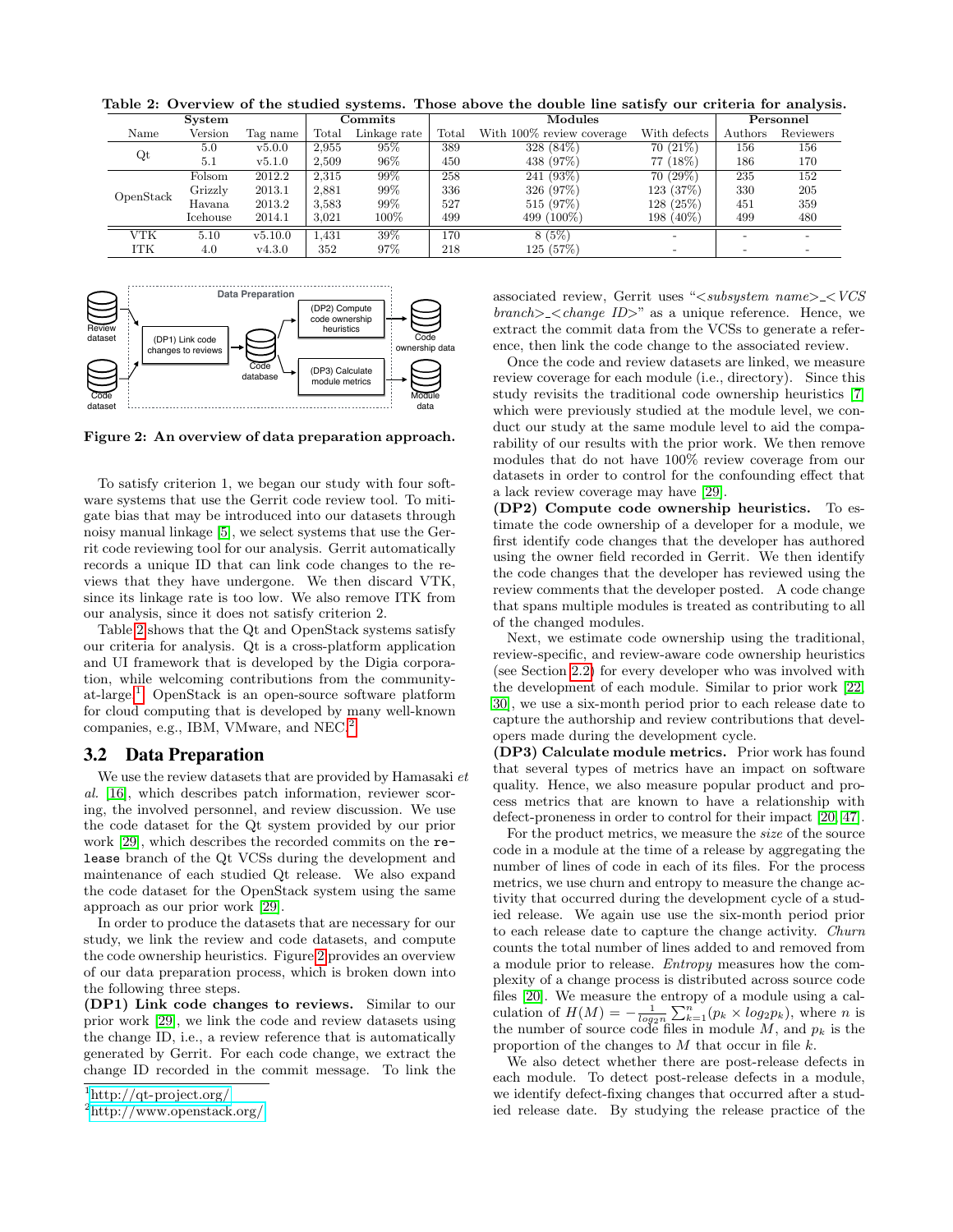

<span id="page-4-1"></span>Figure 3: Number of developers who contribute to a module (i.e., authoring vs reviewing code changes).

studied systems, we found that the studied systems release sub-versions every two month after the main version is released. Hence, we use a two-month window to capture the defect-fixing changes. Similar to prior work [\[29\]](#page-11-3), we search the VCS commit messages for co-occurrences of defect identifiers with keywords like "bug", "fix", or "defect". A similar approach is commonly used to determine defect-fixing and defect-inducing changes in prior work [\[22,](#page-10-10) [24,](#page-10-12) [30\]](#page-11-11).

## <span id="page-4-0"></span>4. CASE STUDY RESULTS

In this section, we present the results of our case study with respect to our three research questions. For each research question, we present our empirical observations, followed by a general conclusion.

## (RQ1) How do code authoring and reviewing contributions differ?

Approach. To address our RQ1, we examine the contributions of developers in each release of the studied systems. We analyze descriptive statistics of the number of developers who contribute by authoring or reviewing code changes to modules. Since the number of involved developers can vary among modules, we analyze the proportion of developers in a module instead of the actual number of developers.

<span id="page-4-3"></span>Results. Observation  $1 - 67\% - 86\%$  of developers who contribute to a module did not previously author any code changes, yet they had previously reviewed 21%-39% of the code changes in that module. We find that there are on average 6-8 (Qt) and 17-32 (OpenStack) developers who contribute to a module. Figure [3](#page-4-1) shows that the developers who previously only reviewed code changes are the largest set of developers who contribute to a module.  $67\%$ -70% (Qt) and  $67\%$ -86% (OpenStack) of developers are review-only contributors. On average, these review-only contributors have reviewed 29%-39% (Qt) and 21%-31% (OpenStack) of the code changes made to a module. This suggests that many developers contribute by only reviewing code changes to a module, yet their expertise is not captured by traditional code ownership heuristics.

<span id="page-4-4"></span>Observation  $2 - 18\% - 50\%$  of the developers who only review code changes made to a module are documented core developers.  $44\% - 51\%$  (Qt) and  $18\% - 21\%$ (OpenStack) of the review-only contributors to modules are documented core developers.[3](#page-4-2) On the other hand, 18%-20%  $(Qt)$  and  $12\%$ -26% (OpenStack) of developers who have authored a code change to a module are documented as core developers. Moreover, we observe that core developers tend to often contribute to a module as reviewers rather than authors. Indeed,  $51\% - 54\%$  (Qt) and  $42\% - 60\%$  (OpenStack) of modules do not have any code changes authored by core developers. On the other hand,  $0\%$ -8% (Qt) and  $23\%$ -36% (OpenStack) of modules that do not have any code changes reviewed by core developers.

*The developers who only contribute to a module by reviewing code changes account for the largest set of contributors to that module. Moreover, 18%-50% of these review-only developers are documented core developers of the studied systems, suggesting that code ownership heuristics that only consider authorship activity are missing the activity of these major contributors.*

## (RQ2) Should code review activity be used to refine traditional code ownership heuristics?

Approach. To address RQ2, we first examine the TCO values of each developer in each module against their RSO values. Next, we analyze the relationship between ownership and defect-proneness. To do so, for each module, we compute the proportion of developers in each expertise category of the review-aware ownership heuristic (see Table [1\)](#page-2-1), i.e., (1) minor author & minor reviewer, (2) minor author & major reviewer,  $(3)$  major author  $\&$  minor reviewer, and  $(4)$ major author & major reviewer. Then, we compare the proportion of developers in each of the expertise categories of defective and clean modules using beanplots [\[23\]](#page-10-13). Beanplots are boxplots in which the vertical curves summarize the distributions of different datasets. Defective modules are those that have at least one post-release defect, while clean modules are those that are free from post-release defects.

We use one-tailed Mann-Whitney U tests ( $\alpha = 0.05$ ) to detect whether there is a statistically significant difference among the defective and clean modules in terms of the proportion of developers in the different expertise categories. We use Mann-Whitney U tests instead of T-tests because we observe that the distributions of the proportions of developers do not follow a normal distribution (Shapiro-Wilk test p-values are less than  $2.2 \times 10^{16}$  for all distributions). We also measure the effect size, i.e., the magnitude of the difference using Cliff's  $\delta$  [\[27\]](#page-10-14). Cliff's  $\delta$  is considered as trivial for  $\delta$  < 0.147, small for 0.147  $\leq \delta$  < 0.33, medium for  $0.33 \le \delta \le 0.474$  and large for  $\delta \ge 0.474$  [\[43\]](#page-11-13).

<span id="page-4-5"></span>Results. Observation 3 — 13%-58% of minor authors are major reviewers. When we assume that reviewers contribute equally (i.e., using  $\text{RSO}_{\text{Even}}$ ),  $41\%$ -58% (Qt) and 13%-22% (OpenStack) of minor authors fall in the minor author & major reviewer category. Similarly, when we assume that reviewers who post more comments make more of a contribution (i.e., using RSO<sub>Proportional</sub>), 32%-48% (Qt) and 11%-18% (OpenStack) of minor authors fall in the minor author & major reviewer category. This indicates that many minor authors make large review contributions.

<span id="page-4-6"></span>Observation 4 — Clean modules tend to have more developers in the minor author & major reviewer category than defective modules do. Figure  $4(a)$  shows that when we use  $\mathrm{RSO}_{\mathrm{Even}}$ , the proportion of developers in the minor author & major reviewer category of clean modules is larger than that of defective modules. Table [3](#page-5-1) shows

<span id="page-4-2"></span><sup>3</sup>Based on the list in [https://wiki.openstack.org/wiki/](https://wiki.openstack.org/wiki/Project_Resources) Project [Resources](https://wiki.openstack.org/wiki/Project_Resources) and<http://wiki.qt.io/Maintainers>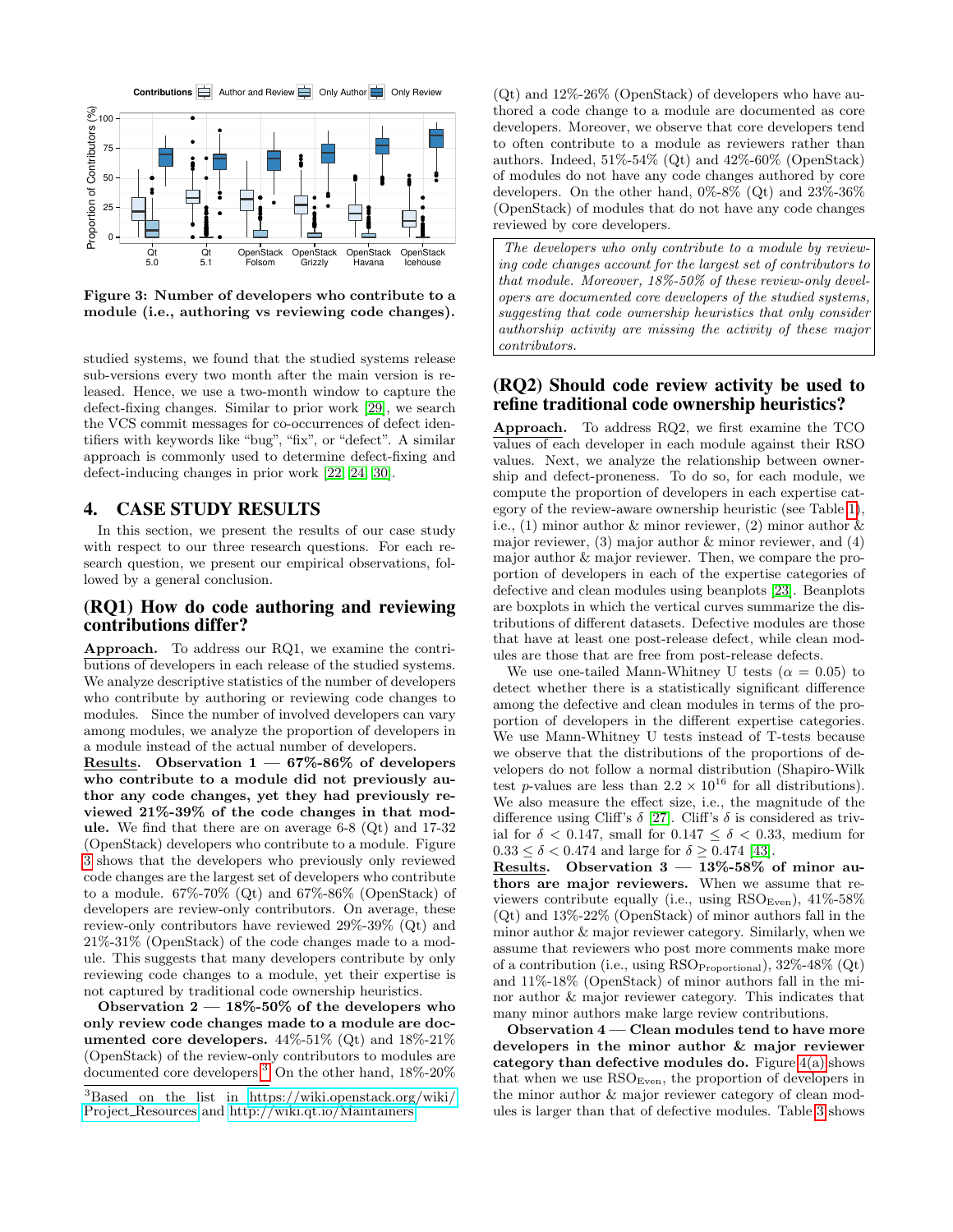<span id="page-5-0"></span>

Figure 4: The distribution of developers of defective (blue) and clean (gray) modules when using  $\text{RSO}_{\text{Even}}$ . The horizontal lines indicates the median of distributions.

<span id="page-5-1"></span>Table 3: Results of one-tailed Mann-Whitney U tests for the developers in defective and clean models.

|          |                   |                   | $\mathrm{RSO}_\mathrm{Even}$ |                                                 | $RSO_{Proportional}$ |                   |                   |                                               |  |  |  |
|----------|-------------------|-------------------|------------------------------|-------------------------------------------------|----------------------|-------------------|-------------------|-----------------------------------------------|--|--|--|
| Release  | Minor author $\&$ | Minor author $\&$ | Major author $\&$            | Major author $\&$                               | Minor author $\&$    | Minor author $\&$ | Major author $\&$ | Major author $\&$                             |  |  |  |
|          | minor reviewer    | major reviewer    | minor reviewer               | major reviewer                                  | minor reviewer       | major reviewer    | minor reviewer    | major reviewer                                |  |  |  |
| 5.0      | $D > C***$<br>(M  | $D < C***$        | $D > C^*$ (S)                |                                                 | $D > C***$<br>(M     | $D < C***$<br>ъ   | $D > C^*$ (S)     |                                               |  |  |  |
| 5.1      | $D > C***$        | $D < C***$        | $D > C***$<br>(M)            | $_{\mathrm{D}\text{<} \mathrm{C}^{***}}$<br>(M) | $D > C***$           | $D < C***$<br>Ь   | $D > C***$<br>(S  | $D{<}C^{***}$<br>(M <sup>2</sup> )            |  |  |  |
| Folsom   | $D > C***$        | $D < C***$<br>(L) | $D < C^*$ (S)                | $_{\mathrm{D}\text{<} \mathrm{C}^{***}}$<br>(M  | $D > C***$           | $D < C***$<br>ш.  |                   | $D C^{***}$                                   |  |  |  |
| Grizzly  | $D > C***$        | $D < C***$        |                              | $_{\mathrm{D}\text{<} \mathrm{C}^{***}}$<br>(M  | $D > C***$           | $D < C***$<br>L   | $D > C^*$ (N)     | $D < C***$<br>(M <sup>2</sup> )               |  |  |  |
| Havana   | $D > C***$<br>(L  | $D < C***$        |                              | $_{\mathrm{D}\text{<} \mathrm{C}^{***}}$<br>(M  | $D > C***$<br>΄ (L.  | $D < C***$<br>L.  | $D > C^*$<br>(N   | $D < C***$<br>Œ                               |  |  |  |
| Icehouse | $D > C***$        | $D<$ C***<br>(M)  |                              | $_{\mathrm{D}\text{<} \mathrm{C}^{***}}$<br>(M) | $D > C***$<br>(L.    | $D < C***$        | $D > C***$<br>(S  | $_{\mathrm{D}\text{<} \mathrm{C}^{***}}$<br>Œ |  |  |  |

Statistical significance:  $\alpha p \ge 0.05$ ,  $*_{p} < 0.05$ ,  $*_{p} < 0.01$ ,  $**_{p} < 0.001$ ; Effect size: (L) Cliff's  $\delta \ge 0.474$ , (M)  $0.33 \le \delta < 0.474$ , (S)  $0.147 \le \delta < 0.33$ , (N)  $\delta < 0.147$ 

that when using either  $\mathrm{RSO}_\mathrm{Even}$  or  $\mathrm{RSO}_\mathrm{Proportional}$ , the differences are statistically significant, with medium or large effect sizes. Our results indicate that post-release defects occur less frequently in the modules with a large proportion of developers in the minor author & major reviewer category than those with a smaller proportion of developers in minor author & major reviewer category.

<span id="page-5-3"></span>Observation 5 — Conversely, defective modules tend to have more developers in the minor author & minor reviewer category than clean modules do. Figure  $4(b)$  shows that when we use  $RSO<sub>Even</sub>$ , the proportion of developers in the minor author & minor reviewer category of defective modules is larger than that of clean modules. Table [3](#page-5-1) shows that the differences are statistically significant, with medium or large effect sizes when using either RSOEven or RSOProportional. Our results indicate that postrelease defects occur more frequently in the modules with a large proportion of developers in the minor author & minor reviewer category than those with a smaller proportion of developers in minor author & minor reviewer category.

We observe similar differences among the defective and clean modules for the major author & minor reviewer and the major author & major reviewer categories. When we use RSOEven, Table [3](#page-5-1) shows that the proportion of developers in the major author & minor reviewer category of defective modules is significantly larger than that of clean modules, with small or medium effect sizes for the Qt datasets. On the other hand, the proportion of developers in the major author & major reviewer category of defective modules is significantly smaller than that of clean modules, with medium effect sizes for the Qt 5.1 and all OpenStack datasets. We obtain similar results when using RSO<sub>Proportional</sub>.

*Many minor authors are major reviewers who actually make large contributions to the evolution of modules by reviewing code changes. Code review activity can be used to refine traditional code ownership heuristics to more accurately identify the defect-prone modules.*

# <span id="page-5-2"></span>(RQ3) Is there a relationship between reviewspecific and review-aware code ownership heuristics and defect-proneness?

Although in RQ2 we find that there is a relationship between the expertise categories of review-aware heuristics and the tendency of having post-release defects in modules of the studied datasets, their effects could be correlated with other metrics that are known to share a relationship with defect proneness (e.g., module size) [\[55\]](#page-11-14). Hence, we examine the impact that review-specific and review-aware code ownership heuristics can have on defect-proneness using defect models that control for several confounding factors.

Approach. Similar to Bird *et al.* and other work [\[7,](#page-10-0) [10,](#page-10-15) [30,](#page-11-11) [55\]](#page-11-14), our main goal of building defect models is not to predict defect-prone modules, but to understand the relationship between the explanatory variables and defect-proneness. To build defect models, we use logistic regression models to fit our studied datasets. Similar to our prior work [\[30\]](#page-11-11), we adopt a nonlinear regression modeling approach, which enhances the fit of the data to be more accurate and robust, while carefully considering the potential for overfitting [\[18\]](#page-10-16).

Our models operate at the module-level, where the response variable is assigned a value of TRUE if a module has at least one post-release defect, and FALSE otherwise. The explanatory variables are outlined in Table [4.](#page-6-0) Similar to prior work [\[7\]](#page-10-0), we estimate the traditional and reviewspecific code ownership for a module by using the largest TCO and RSO values of the developers who contributed to that module. We also estimate the review-aware ownership for a module by computing the proportion of developers in each expertise category (*cf.* RQ2). Furthermore, in addition to the product and process metrics (i.e., size, churn, and entropy), we control for the number of contributors, authors, and reviewers in our models, since these metrics may have an impact on defect-proneness. Figure [5](#page-6-1) provides an overview of the model construction and analysis approaches, which we describe below.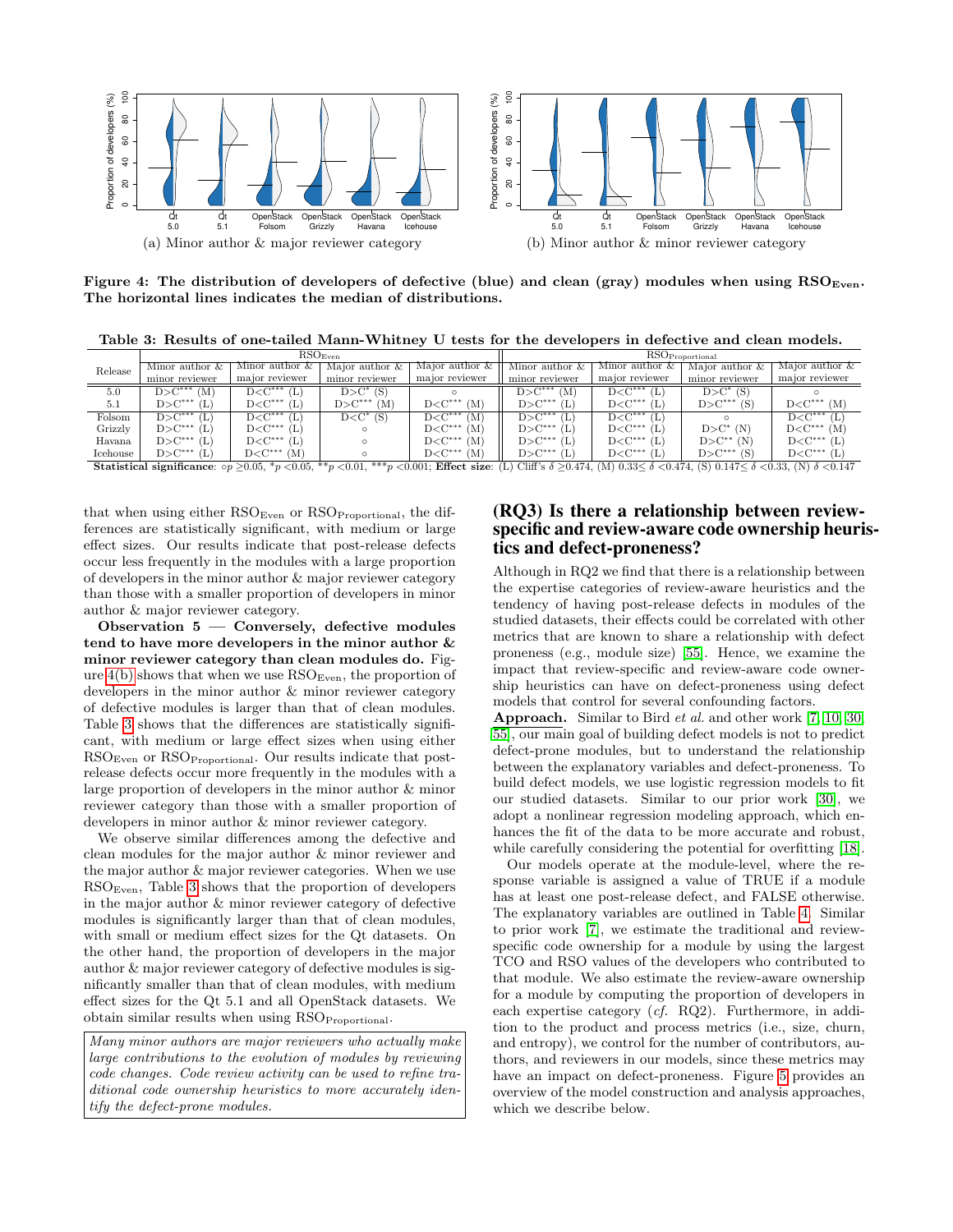<span id="page-6-0"></span>Table 4: A taxonomy of the considered control (top) and code ownership metrics (bottom).

| Metrics                        | Description                                    |  |  |  |  |  |
|--------------------------------|------------------------------------------------|--|--|--|--|--|
| Control Metrics                |                                                |  |  |  |  |  |
| Size                           | Number of lines of code.                       |  |  |  |  |  |
| Churn                          | Sum of added and removed lines of code.        |  |  |  |  |  |
| Entropy                        | Distribution of changes among files.           |  |  |  |  |  |
| $\#\text{Contribution}$        | The number of developers who contribute by     |  |  |  |  |  |
|                                | authoring or reviewing code changes to the     |  |  |  |  |  |
|                                | module.                                        |  |  |  |  |  |
| $\#$ Author                    | The number of developers who have authored     |  |  |  |  |  |
|                                | code changes to the module.                    |  |  |  |  |  |
| $\#\mathrm{Reviewer}$          | The number of developers who have reviewed     |  |  |  |  |  |
|                                | code changes to the module.                    |  |  |  |  |  |
| Code Ownership Metrics         |                                                |  |  |  |  |  |
| Top TCO                        | The traditional code ownership value of the    |  |  |  |  |  |
|                                | developer who authored the most code changes   |  |  |  |  |  |
|                                | to the module.                                 |  |  |  |  |  |
| Top RSO                        | The review-specific ownership value of the de- |  |  |  |  |  |
|                                | veloper who reviewed the most code changes     |  |  |  |  |  |
|                                | to the module.                                 |  |  |  |  |  |
| Review-Aware Ownership Metrics |                                                |  |  |  |  |  |
| Proportion of minor author     | A proportion of developers in the minor author |  |  |  |  |  |
| & major reviewer               | & major reviewer category.                     |  |  |  |  |  |
| Proportion of major author     | A proportion of developers in the major author |  |  |  |  |  |
| & major reviewer               | & major reviewer category.                     |  |  |  |  |  |
| Proportion of minor author     | A proportion of developers in the minor author |  |  |  |  |  |
| $&$ minor reviewer             | & minor reviewer category.                     |  |  |  |  |  |
| Proportion of major author     | A proportion of developers in the major author |  |  |  |  |  |
| & minor reviewer               | & minor reviewer category.                     |  |  |  |  |  |

*Minimize collinearity*: We remove highly correlated explanatory variables before constructing our models to reduce the risk that those correlated variables interfere with our interpretation of the models. We measure the correlation between explanatory variables using Spearman rank correlation tests  $(\rho)$ , which are resilient to data that is not normally distributed. We then use a variable clustering analysis approach [\[44\]](#page-11-15) to construct a hierarchical overview of the intervariable correlation and select one explanatory variable from each cluster of highly-correlated variables, i.e.,  $|\rho| > 0.7$  [\[26\]](#page-10-17).

We also check for redundant variables (i.e., variables that do not offer a unique signal with respect to the other variables). We use the redun function in the rms R package  $[19]$ to detect redundant variables. However, we find that none of the explanatory variables that survive our correlation analysis are redundant.

*Fit logistic regression models*: In fitting our models, we carefully relax the linearity of the modeled relationship between explanatory and response variables, while being mindful of the risk of overfitting. To do so, we only allocate additional degrees of freedom (i.e., the number of regression parameters) to the explanatory variables that have more potential for sharing a nonlinear relationship with the response variable. We measure the potential for nonlinearity in the relationship between explanatory and response variables using a calculation of the Spearman multiple  $\rho^2$ . We then allocate five, three, and one degree of freedom to the explanatory variables that have strong ( $\rho^2 > 0.3$ ), moderate  $(0.15 < \rho^2 \leq 0.3)$ , and weak  $(\rho^2 \leq 0.15)$  potential for nonlinearity relationship, respectively.

*Assess models and reliability*: After fitting our defect models, we measure how well a model can discriminate between the potential response using the Area Under the receiver operating characteristic Curve (AUC) [\[17\]](#page-10-19). Furthermore, we evaluate the reliability of our models, since AUC can be too optimistic if the model is overfit to the dataset. Similar to our prior work [\[30\]](#page-11-11), we estimate the optimism of AUC using



<span id="page-6-1"></span>Figure 5: An overview of defect model construction and analysis approaches.

a bootstrap-derived approach [\[11\]](#page-10-20). Small optimism values indicate that the model does not suffer from overfitting.

*Analyze explanatory variables*: We first measure the power of the explanatory variables that contribute to the fit of our models using Wald statistics. We use the anova function in the rms R package [\[19\]](#page-10-18) to estimate the explanatory power (Wald  $\chi^2$ ) and the statistical significance (p-value) of each explanatory variable in our models. The larger the Wald  $\chi^2$ value, the larger the explanatory power of that variable.

We then examine the explanatory variables in relation to the predicted likelihood of module defect-proneness. We use the Predict function in the rms R package [\[19\]](#page-10-18) to plot changes in the estimated likelihood of defect-proneness while varying one explanatory variable under test and holding the other explanatory variables at their median values.

Results. During correlation analysis, we find that the top TCO, the number of contributors, authors, and reviewers are often highly correlated. We select the number of contributors as the representative for these variables, since the number of contributors is simpler to calculate and can capture the number of both authors and reviewers. After removing the highly correlated variables, we repeat the variables clustering analysis and find that the number of contributors, the proportions of minor author & major reviewer and minor author & minor reviewer are highly correlated. We opt to remove the number of contributors, since the proportion of minor author & major reviewer and minor author & minor reviewer metrics are already controlled by the number of contributors. We also remove the proportion of minor author & major reviewer, since we want to revisit the relationship between the proportion of minor contributors (i.e., minor author & minor reviewer) and defect-proneness. For the sake of completeness, we analyze models that use the proportion of minor author & major reviewer instead of the proportion of minor author & minor reviewer, and found that the proportion of minor author & major reviewer had no discernible impact on model performance.

Table [5](#page-7-1) shows that when using  $\mathrm{RSO}_\mathrm{Even}$  to estimate reviewspecific and review-aware ownership, our defect models achieve an AUC of between 0.81 (Qt 5.0 and OpenStack Icehouse) and 0.89 (OpenStack Havana). The AUC optimism is also relatively small ranging from 0.01 (OpenStack Havana and Icehouse) to 0.03 (OpenStack Folsom). We obtain similar model statistics when using RSO<sub>Proportional</sub>. The AUC values of the RSOProportional models range from 0.81 (Qt 5.0) to 0.87 (Qt 5.1 and OpenStack Havana), with an AUC optimism of 0.01-0.03. Since  $\text{RSO}_{\text{Even}}$  models use a simpler approximation of review-specific and review-aware ownership, we report our observations of the explanatory variables in the RSO<sub>Even</sub> models below.

<span id="page-6-2"></span>Observation 6 — The proportion of developers in the minor author & minor reviewer category shares a strong relationship with post-release defect prone-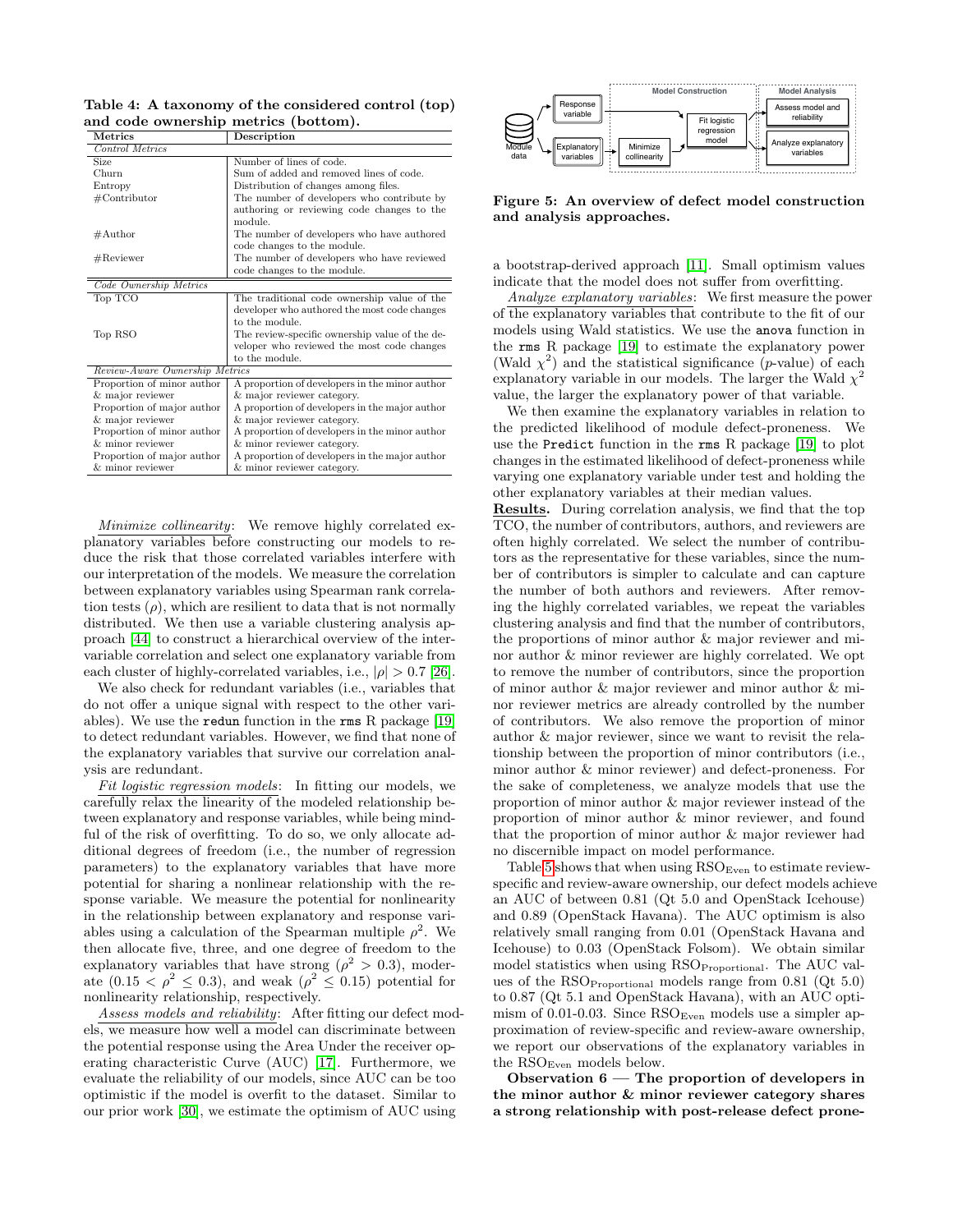| $\sim$ $\sim$ $\sim$ $\sim$ $\sim$ $\sim$ $\sim$<br>The explanatory power $\chi$ / or each variable is shown in a proportion to wate $\chi$ or the model. |      |                |           |                |                            |                     |           |                   |           |                                      |           |                    |           |
|-----------------------------------------------------------------------------------------------------------------------------------------------------------|------|----------------|-----------|----------------|----------------------------|---------------------|-----------|-------------------|-----------|--------------------------------------|-----------|--------------------|-----------|
|                                                                                                                                                           |      | Qt $5.0$       |           |                | OpenStack Folsom<br>Qt 5.1 |                     |           | OpenStack Grizzly |           | OpenStack Havana                     |           | OpenStack Icehouse |           |
| AUC                                                                                                                                                       |      | 0.81           |           | 0.86           |                            | 0.89                |           | 0.83              |           | 0.88                                 |           | 0.81               |           |
| AUC optimism                                                                                                                                              |      |                | 0.02      | 0.02           |                            | 0.03                |           | 0.02              |           | 0.01                                 |           | 0.01               |           |
| Wald $\chi^2$                                                                                                                                             |      |                | $48***$   | $81***$        |                            | $57***$             |           | $68***$           |           | $114***$                             |           | $93***$            |           |
|                                                                                                                                                           |      | Overall        | Nonlinear | Overall        | Nonlinear                  | Overall             | Nonlinear | Overall           | Nonlinear | Overall                              | Nonlinear | Overall            | Nonlinear |
| Size                                                                                                                                                      | D.F. | $\overline{2}$ |           | $\overline{2}$ |                            | $\overline{2}$      |           | $\overline{2}$    |           | $\overline{2}$                       |           | 2                  |           |
|                                                                                                                                                           |      | 13%*           | $0\%$ °   | $4\%$ °        | $1\%$ °                    | 24%***              | 10%*      | 13%*              | $0\%$ °   | $4\%$ °                              | $0\%$ °   | $27\%***$          | $1\%$ °   |
| Churn                                                                                                                                                     | D.F. |                |           |                |                            |                     |           |                   |           |                                      |           |                    |           |
|                                                                                                                                                           |      | $4\%$ °        |           | $0\%$ °        |                            | $0\%$ °             |           | $1\%$ °           |           | $15\%***$                            |           | $12\%$ **          |           |
| Entropy                                                                                                                                                   | D.F. | 1              |           |                |                            |                     |           |                   |           |                                      |           |                    |           |
|                                                                                                                                                           |      | $1\%$ °        |           | $2\%$ °        |                            | $6\%$ °             |           | $2\%$ °           |           | $0\%$ °                              |           | $2\%$ °            |           |
| Top TCO                                                                                                                                                   | D.F. |                |           |                |                            | $5\%$ °             |           |                   | 3         | $\overline{2}$<br>$1\%$ °<br>$0\%$ ° |           |                    |           |
|                                                                                                                                                           |      |                |           |                |                            |                     |           | $13\%$ °          | $2\%$ °   |                                      |           |                    |           |
| Top $\mathrm{RSO}_\mathrm{Even}$                                                                                                                          | D.F. |                |           |                |                            |                     |           |                   |           |                                      |           |                    |           |
|                                                                                                                                                           |      | $0\%$ °        |           | $5\%$ *        |                            | $2\%$ °             |           | $6\%$ *           |           | $0\%$ °                              |           | $4\%$ °            |           |
| Major author & major reviewer                                                                                                                             | D.F. |                |           | $\overline{2}$ |                            | $\overline{2}$      |           | $\overline{2}$    |           |                                      |           |                    |           |
|                                                                                                                                                           |      | $11\%$ *       |           | $8\%$ *        | $1\%$ °                    | $14\%$ <sup>*</sup> | $6\%$ °   | $2\%$ °           | $1\%$ °   | $3\%$ *                              |           | $2\%$ °            |           |
| Minor author & minor reviewer                                                                                                                             | D.F. | $\overline{2}$ |           | $\overline{4}$ | 3                          | 4                   | 3         | $\overline{2}$    |           | $\overline{4}$                       | 3         | $\overline{2}$     |           |
|                                                                                                                                                           |      | $46\%***$      | $4\%$ °   | 42%***         | $8\%$ °                    | $10\%$ °            | $9\%$ °   | $11\%$ *          | $6\%$ *   | $32\%***$                            | $6\%$ °   | $13\%$ **          | $1\%$ °   |
| Major author & minor reviewer                                                                                                                             | D.F. |                |           |                |                            |                     |           |                   |           |                                      |           |                    |           |
|                                                                                                                                                           |      | $6\%$ °        |           | $1\%$ °        | $0\%$ °                    | $5\%$ °             |           | $3\%$ °           |           | $1\%$ °                              |           | $3\%$ °            |           |

<span id="page-7-1"></span>Table 5: Statistics of defect models where review-specific and review-aware ownership are estimated using RSO<sub>R</sub>... The explanatory power  $(x^2)$  of each variable is shown in a proportion to Wald  $x^2$  of the model  $\text{RSO}_{\text{Even}}$ . The explanatory power  $(\chi^2)$  of each variable is shown in a proportion to Wald  $\chi^2$  of the model.

†: Discarded during variable clustering analysis ( $|\rho| \geq 0.7$ )

0%◦ The number of contributors, authors, reviewers, and the proportion of minor author & major reviewer are also discard during variable clustering analysis.

−: Nonlinear degrees of freedom not allocated.

Statistical significance of explanatory power according to Wald  $\chi^2$  likelihood ratio test:  $\circ p \ge 0.05$ ; \*  $p < 0.05$ ; \*\*  $p < 0.01$ ; \*\*\*  $p < 0.001$ 

ness. Table [5](#page-7-1) shows that the proportion of minor author & minor reviewer contributes a significant amount of explanatory power to the fit of our models (shown in the overall Wald  $\chi^2$  column). The OpenStack Folsom model is the only one where the proportion of minor author & minor reviewer did not contribute a significant amount of explanatory power. Furthermore, we observe that the proportion of minor author & minor reviewer accounts for most of the explanatory power in the Qt 5.0, Qt 5.1, and OpenStack Havana models. This result indicates that the rate of contributors who lack both authorship and reviewing expertise in a module shares a strong relationship between with the post-release quality.

 $\chi^2$ 6%◦

Table [5](#page-7-1) also shows that the additional degrees of freedom that we allocate to the proportion of minor author & minor reviewer did not contribute a significant amount of explanatory power to the fit of our models (shown in the nonlinear Wald  $\chi^2$  column). This result indicates that there was no significant benefit in spending additional degrees of freedom on this metric—the relationship is primarily log-linear.

<span id="page-7-2"></span>Observation 7 — Modules with a higher rate of developers in the minor author & minor reviewer category are more likely to be defect-prone. Figure [6](#page-8-2) shows that there is an increasing trend in the probability that a typical module will have post-release defects as the proportion of minor author & minor reviewer increases. The narrow breadth of the confidence interval (gray area) indicates that there is sufficient data to support the curve. Moreover, Figure [6](#page-8-2) shows that the probability of having post-release defects rapidly increases when the proportion of minor author & minor reviewer increases beyond 0.5 in the Qt 5.0, Qt 5.1, OpenStack Grizzly and Havana models.

We also analyze the defect models that use the proportion of minor author & major reviewer instead of the proportion of minor author & minor reviewer. We find that the proportion of minor author & major reviewer contributes a significant amount of explanatory power to the Qt 5.0, Qt 5.1, OpenStack Havana and Icehouse models. Furthermore, we observe that there is an inverse relationship between the proportion of minor author & major reviewer and the probability that a typical module will have post-release defects in the Qt 5.0, Qt 5.1, OpenStack Havana and Icehouse models. This result indicates that the larger the proportion of developers in the minor author & major reviewer category, the lower the likelihood of a module having post-release defects.

*Even when we control for several confounding factors, the proportion of developers in the minor author & minor reviewer category shares a strong relationship with defectproneness. Indeed, modules with a larger proportion of developers without authorship or reviewing expertise are more likely to be defect-prone.*

## <span id="page-7-0"></span>5. PRACTICAL SUGGESTIONS

In this section, we discuss the broader implications of our observations by offering the following suggestions:

- (1) Code review activity should be included in future approximations of code ownership. Observations [1](#page-4-3) and [2](#page-4-4) show that apart from the developers who author code changes to a module, there are major contributors who only contribute to that module by reviewing code changes. Furthermore, observation [3](#page-4-5) shows that many developers who were identified as minor contributors by traditional code ownership heuristics are actually major contributors when their code review contributions are taken into consideration.
- (2) Teams should apply additional scrutiny to module contributions from developers who have neither authored nor reviewed many code changes to that module in the past.

Observation [5](#page-5-3) shows that modules with post-release defects tend to have a larger proportion of minor authors who are also minor reviewers than modules without post-release defects do. Furthermore, observations [6](#page-6-2) and [7](#page-7-2) show that the proportion of developers in the minor author & minor reviewer category shares a strong increasing relationship with the likelihood of having post-release defects in a module, even when we control for several confounding factors.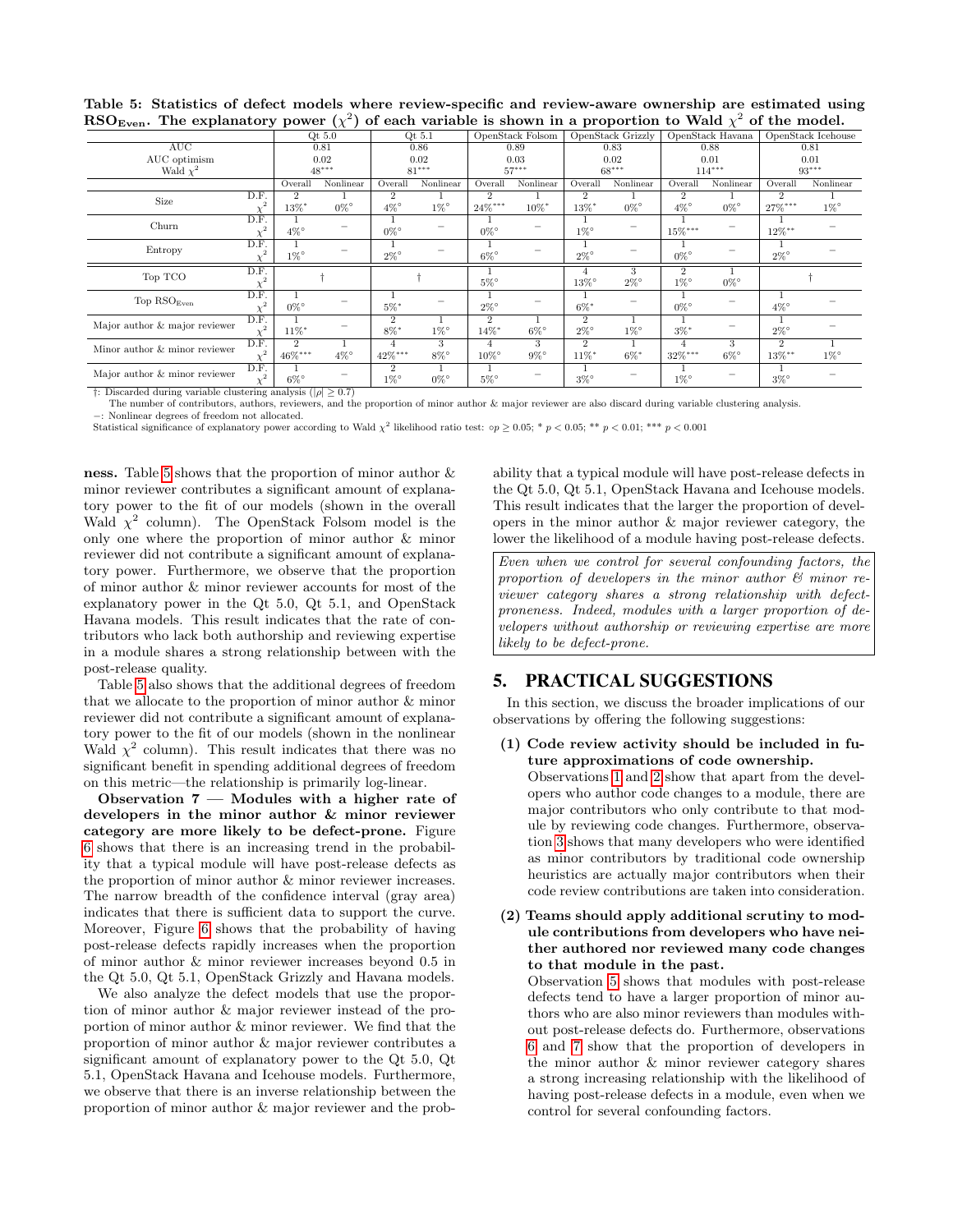

<span id="page-8-2"></span>Figure 6: The estimated probability in a typical module for the proportion of developers in the minor author & minor reviewer category ranging. The gray area shows the 95% confidence interval.

(3) A module with many developers who have not authored many code changes should not be considered risky if those developers have reviewed many of the code changes to that module.

While observations [6](#page-6-2) and [7](#page-7-2) confirm the findings of prior work [\[7,](#page-10-0) [38\]](#page-11-1), i.e., the number of minor contributors shares a relationship with defect-proneness, we find that the proportion of developers in another category of minor authors (i.e., minor author & major reviewer) shares an inverse relationship with the defectproneness (see RQ3). Indeed, observation [4](#page-4-6) shows that modules without post-release defects tend to have a larger proportion of developers in minor author & major reviewer than modules with post-release defects do.

## <span id="page-8-0"></span>6. THREATS TO VALIDITY

We now discuss the threats to the validity of our study. External validity. We focus our study on two open source systems, due to the low number of systems that satisfied our eligibility criteria for analysis (see Section [3.1\)](#page-2-3). Thus, our results may not generalize to all software systems. However, the goal of this paper is not to build a theory that applies to all systems, but rather to show that code review activity can have an impact on code ownership approximations. Our results suggest that code review activity should be considered in future studies of code ownership. Nonetheless, additional replication studies are needed to generalize our results.

Construct validity. Our analysis is focused on the code review activity that is recorded in the code review tools of the studied systems, i.e., Gerrit. However, there are likely cases where developers perform code reviews through other communication media, such as through in-person discussions [\[4\]](#page-10-3), a group IRC [\[46\]](#page-11-16), or a mailing list [\[15,](#page-10-21) [41\]](#page-11-17). Unfortunately, there are no explicit links of code changes to those communication threads, and recovering these links is a nontrivial research problem [\[2,](#page-10-22) [6\]](#page-10-23). Nevertheless, we perform our study on modules where every code change could be linked to the reviews in Gerrit, which should capture the majority of the review discussion in the studied systems.

Since we identify defect-fixing changes using keyword-based approach, there are likely cases that our defect data is inaccurate [\[5\]](#page-10-8). To evaluate this, we measure the accuracy of our approach by manually examining samples of defectfixing changes. For each studied system, we randomly select 50 code changes that are flagged as bug-fixing changes by our keyword-based approach. We find that 88%-92% of the sampled code changes are correctly identified.

Internal validity. We identify developers who post at

least one review comment as reviewers of a module, although some of the identified reviewers may only leave superficial or unrelated review comments [\[8,](#page-10-24) [36\]](#page-11-18). We attempt to mitigate this risk with our RSO<sub>Proportional</sub> heuristic, which allocates less ownership value for reviewers who provide less feedback. We find that the results of our study using RSOProportional heuristic are similar to the results using the simpler,  $RSO<sub>Even</sub>$ heuristic, which allocates an even share of the ownership value to every reviewer of a code change. This suggests that the noise of reviewer contributions is not heavily biasing our results. Nonetheless, we plan to explore more advanced review contribution heuristics in future work.

In this paper, we opt to measure RSO and TCO values separately. Even when they are combined in our the reviewaware ownership heuristics, the values are plotted on orthogonal axes rather than summed. Summation of RSO and TCO values may have a different association with software quality. However, since reviewing and authoring are different activities, a naive summation may not be desired. Additional work is needed to investigate appropriate means of computing a generic expertise metric.

There may still be cases where developers who make many contributions by either authoring or reviewing code changes are not the actual owner of the modules. Unfortunately, ground truth data is not available for us to validate against. Nevertheless, we use a list of core developers that is available in the documentation of the studied systems to validate our heuristics. Our results also show that many of these core developers can only be module owners if their code review contributions are considered in code ownership heuristics.

## <span id="page-8-1"></span>7. RELATED WORK

In this section, we discuss the related work with respect to code review and code ownership dimensions.

Code review. Defect prevention is not the sole concern of modern code reviews [\[41,](#page-11-17) [49\]](#page-11-6). Beller *et al.* find that review comments are often focused on improving maintainability rather than fixing defects [\[4\]](#page-10-3). Tsay *et al.* report that reviewers are concerned with the appropriateness of a code solution and often provide alternative solutions during code reviews [\[52\]](#page-11-7). Bacchelli and Bird find that code reviews at Microsoft provide additional benefits to development teams, such as knowledge transfer among team members [\[1\]](#page-10-2). Our study shows that the review contributions of developers can be used to estimate their module-specific expertise.

Other recent work has analyzed the usefulness of code reviews in the MCR process. Rigby *et al.* investigate several factors that have an impact on the effectiveness of code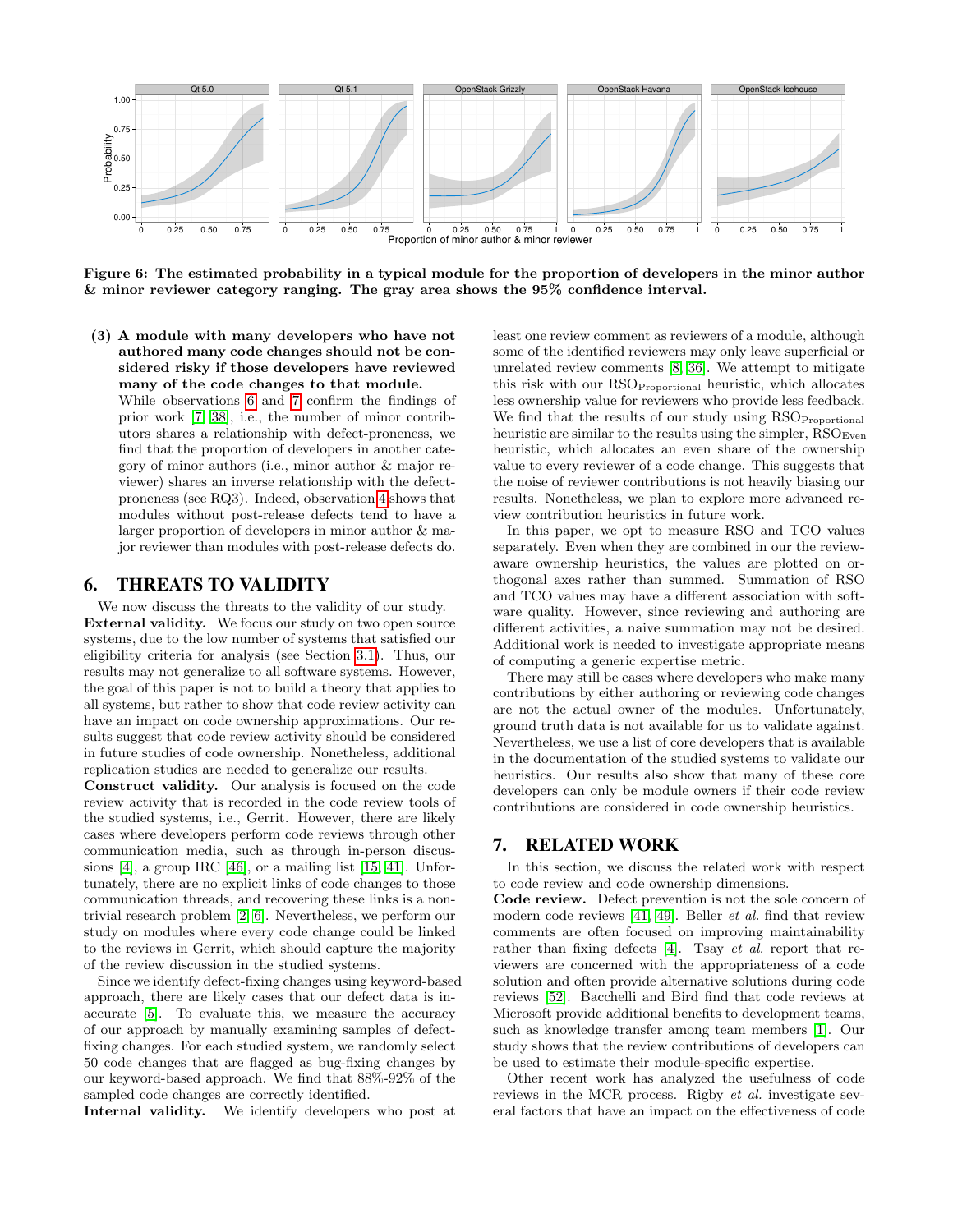reviews [\[40\]](#page-11-19). Bosu *et al.* uncover characteristics of useful review comments and investigate the factors that influence the comment usefulness density in Microsoft projects [\[8\]](#page-10-24). Baysal *et al.* also study the influence of many technical and non-technical factors on the timeliness of code reviews in the WebKit and Google Blink open source projects [\[3\]](#page-10-25). Inspired by these studies, we propose  $\mathrm{RSO}_{\mathrm{Proportional}}$  in order to take the number of review comments into an account when weighting review contributions.

Several studies propose an approach to optimize the code review processes. Shull *et al.* report that perspective-based reviews catch 35% more defects than non-directed reviews [\[48\]](#page-11-20). Rigby and Bird find that two reviewers find an optimal number of defects [\[39\]](#page-11-2). Recent work also proposes approaches to find reviewers who should be included in a review [\[51,](#page-11-21) [53,](#page-11-22) [54\]](#page-11-23). In this paper, our results suggest that reducing the proportion of developers who neither author nor review many code changes in a module tends to decrease the likelihood of having defects in the future.

Moreover, many recent studies have investigated the effect that MCR has on software quality. Meneely *et al.* analyzed the association between review activities and the risk of having security-related problems [\[31\]](#page-11-24). Our prior work investigates the relationship between developer involvement in the code review process and the incidence of post-release defects in several open source projects [\[29,](#page-11-3) [30\]](#page-11-11). Morales *et al.* also examine the impact that review investment has on software design quality [\[34\]](#page-11-5). Moreover, our recent work investigates code review activity in the files that have been defective in the past, and files that will be defective in the future [\[50\]](#page-11-4). In this paper, our results show that the review-aware ownership heuristics shares a strong relationship with the likelihood of having post-release defects in a module.

This related work strengthens our assertion that reviewers make a non-trivial contribution to the evolution of a software system. In this paper, we argue that this non-trivial contribution of reviewers should be taken into consideration when approximating code ownership. Our results indicate that reviewing activity can indeed be used to refine existing code ownership heuristics, narrowing their focus to the developers who truly lack module-specific expertise.

Code ownership. Prior work has shown that the code authorship can be used to estimate developer expertise. Mockus and Herbsleb use Experience Atoms (EA), i.e., the development and maintenance tasks that a developer has completed, as a measure of developer expertise [\[33\]](#page-11-0). Schuler and Zimmermann create an expertise profile from a set of methods that developers have implemented or referenced [\[45\]](#page-11-25). We find that code review activities also should be considered when estimating developer expertise.

Several studies also use code authorship to identify the defect-prone modules. Pinzger *et al.* show that contribution networks that are built from author contributions can accurately identify defect-prone modules in the Microsoft Vista system [\[37\]](#page-11-9). Meneely *et al.* examine the association between the number of commits that developers have made to a module and the incidence of security-related problems in the Red Hat Enterprise Linux 4 kernel [\[32\]](#page-11-8). Matsumoto *et al.* also find that developer metrics, e.g., the code churn or the number of commits that are generated by each developer are good indicators of defect-prone source code files in the Eclipse Platform project [\[28\]](#page-10-26). Furthermore, recent work studies the relationship between software quality and

code ownership approximations that are derived from code authorship data. Nagappan *et al.* study the influence that organizational structure has on software quality [\[35\]](#page-11-10). Bird *et al.* find that code ownership of developers shares a strong relationship with defect-proneness [\[7\]](#page-10-0). Rahman and Devanbu also report that an area of source code that has been associated with defects in the past tends to be written by developers with low code ownership [\[38\]](#page-11-1). We find that refining code authorship by using code review activities provides a more comprehensive picture of the association between developer contributions and software quality.

On the other hand, recent work by Fritz *et al.* shows that authorship data was not strongly associated with knowledge about a module [\[12\]](#page-10-4). Indeed, several studies complement authorship data with the data recorded during developer IDE activities to compute developer expertise [\[13,](#page-10-5) [21,](#page-10-27) [42\]](#page-11-26). Similar to these studies, our study aims to incorporate another overlooked source of expertise data—we adapt traditional code ownership heuristics to include code review activity.

## <span id="page-9-0"></span>8. CONCLUSIONS

Code ownership heuristics have been used in many studies for identifying the developers who are responsible for maintaining modules. These heuristics are traditionally computed using code authorship contributions. However, developers can also make important contributions to modules by critiquing code changes during the code review process.

In this paper, we extend the traditional code ownership heuristics to be: (1) review-specific, i.e., a code ownership approximation that is derived solely using review contributions and (2) review-aware, i.e., a code ownership approximation that is derived using both authorship and review contributions. Through a case study of six releases of the large Qt and OpenStack open source systems, we make the following observations:

- 67%-86% of developers only contribute to a module by reviewing code changes. 18%-50% of these reviewonly contributors are documented core developers of the studied systems (Observations [1](#page-4-3) and [2\)](#page-4-4).
- 13%-58% of developers who are flagged as minor contributors by traditional code ownership heuristics are actually major contributors when their code review activity is considered (Observation [3\)](#page-4-5).
- When traditional code ownership heuristics are refined by code review activity, we find that modules without post-release defects tend to have a higher rate of developers in the minor author & major reviewer category, but a lower rate of developers in the minor author & minor reviewer category than modules with postrelease defects do (Observations [4](#page-4-6) and [5\)](#page-5-3).
- Even when we control for several factors that are known to have an impact on software quality, the proportion of developers in the minor author & minor reviewer category shares a strong, increasing relationship with the likelihood of having post-release defects in a module (Observations [6](#page-6-2) and [7\)](#page-7-2).

Our results suggest that future approximations of code ownership should take code review activity into consideration in order to more accurately model the contributions that developers have made to evolve software systems and to identify defect-prone modules.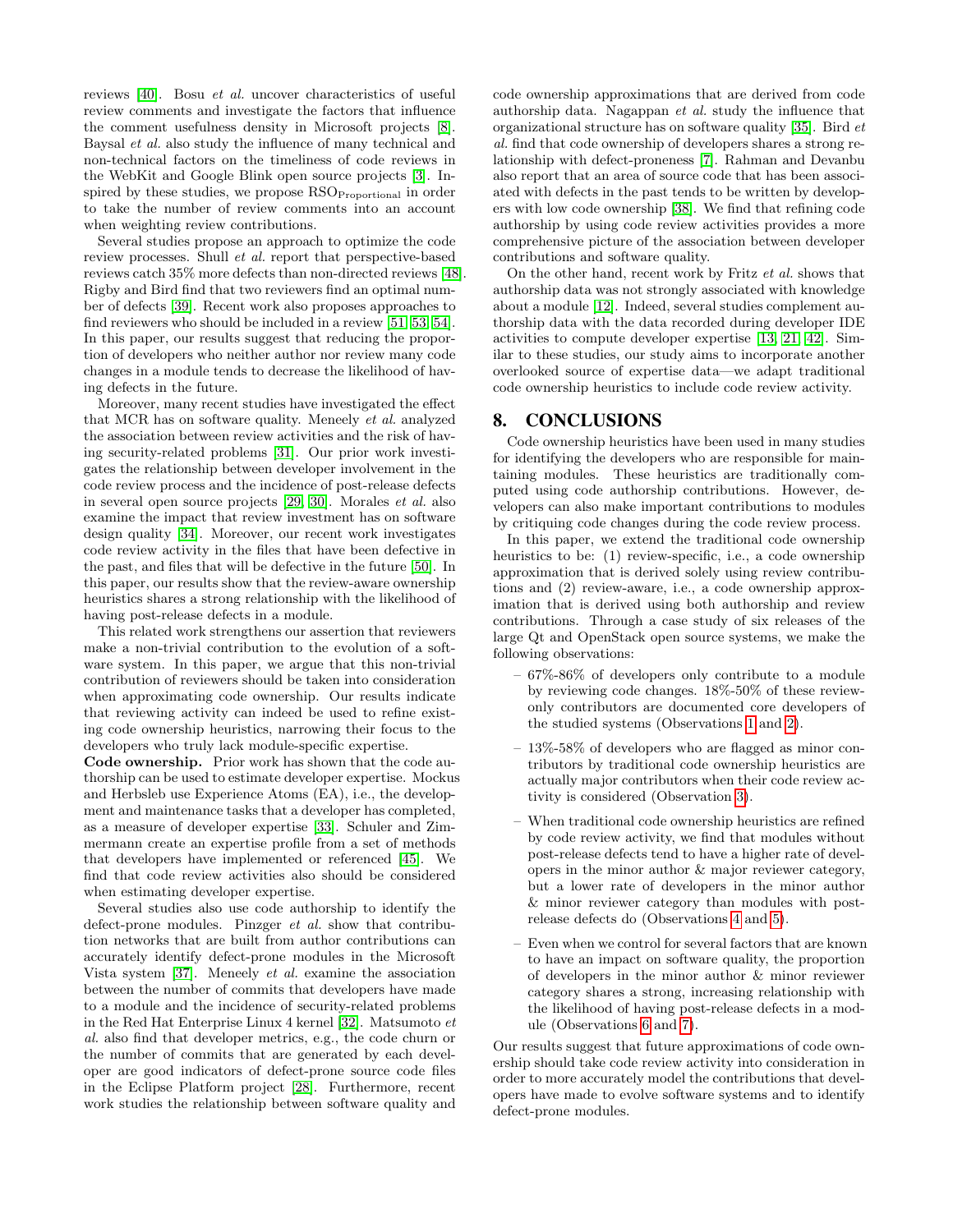# 9. REFERENCES

- <span id="page-10-2"></span>[1] A. Bacchelli and C. Bird. Expectations, Outcomes, and Challenges Of Modern Code Review. In *Proceedings of the 35th International Conference on Software Engineering*, pages 712–721, 2013.
- <span id="page-10-22"></span>[2] A. Bacchelli, M. Lanza, and R. Robbes. Linking E-Mails and Source Code Artifacts. In *Proceedings of the 32nd International Conference on Software Engineering*, pages 375–384, 2010.
- <span id="page-10-25"></span>[3] O. Baysal, O. Kononenko, R. Holmes, and M. W. Godfrey. Investigating Technical and Non-Technical Factors Influencing Modern Code Review. *Empirical Software Engineering*, page to appear, 2015.
- <span id="page-10-3"></span>[4] M. Beller, A. Bacchelli, A. Zaidman, and E. Juergens. Modern Code Reviews in Open-Source Projects: Which Problems Do They Fix? In *Proceedings of the 11th International Working Conference on Mining Software Repositories*, pages 202–211, 2014.
- <span id="page-10-8"></span>[5] C. Bird, A. Bachmann, E. Aune, J. Duffy, A. Bernstein, V. Filkov, and P. Devanbu. Fair and Balanced? Bias in Bug-Fix Datasets. In *Proceedings of the 7th joint meeting of the European Software Engineering Conference and the International Symposium on the Foundations of Software Engineering*, pages 121–130, 2009.
- <span id="page-10-23"></span>[6] C. Bird, A. Gourley, and P. Devanbu. Detecting Patch Submission and Acceptance in OSS Projects. In *Proceedings of the 4th International Working Conference on Mining Software Repositories*, pages 26–29, 2007.
- <span id="page-10-0"></span>[7] C. Bird, N. Nagappan, B. Murphy, H. Gall, and P. Devanbu. Don't Touch My Code! Examining the Effects of Ownership on Software Quality. In *Proceedings of the 8th joint meeting of the European Software Engineering Conference and the Internaltional Symposium on the Foundations of Software Engineering*, pages 4– 14, 2011.
- <span id="page-10-24"></span>[8] A. Bosu, M. Greiler, and C. Bird. Characteristics of Useful Code Reviews: An Empirical Study at Microsoft. In *Proceedings of the 12th International Working Conference on Mining Software Repositories*, pages 146–156, 2015.
- <span id="page-10-6"></span>[9] B. Caglayan, B. Turhan, A. Bener, M. Habayeb, A. Miransky, and E. Cialini. Merits of Organizational Metrics in Defect Prediction: An Industrial Replication. In *Proceedings of the 37th International Conference on Software Engineering*, pages 89–98, 2015.
- <span id="page-10-15"></span>[10] M. Cataldo, A. Mockus, J. A. Roberts, and J. D. Herbsleb. Software Dependencies, Work Dependencies, and Their Impact on Failures. *Transactions on Software Engineering*, 35(6):864–878, 2009.
- <span id="page-10-20"></span>[11] B. Efron. How Biased is the Apparent Error Rate of a Prediction Rule? *Journal of the American Statistical Association*, 81(394):461–470, 1986.
- <span id="page-10-4"></span>[12] T. Fritz, G. C. Murphy, and E. Hill. Does a Programmer's Activity Indicate Knowledge of Code? In *Proceedings of the 6th joint meeting of the European Software Engineering Conference and the International Symposium on the Foundations of Software Engineering*, pages 341–350, 2007.
- <span id="page-10-5"></span>[13] T. Fritz, J. Ou, G. C. Murphy, and E. Murphy-Hill. A Degree-of-Knowledge Model to Capture Source Code Familiarity. In *Proceedings of the 32nd International Conference on Software Engineering*, pages 385–394, 2010.
- <span id="page-10-7"></span>[14] M. Greiler, K. Herzig, and J. Czerwonka. Code Ownership and Software Quality: A Replication Study. In *Proceedings of the 12th International Working Conference on Mining Software Repositories*, pages 2–12, 2015.
- <span id="page-10-21"></span>[15] A. Guzzi, A. Bacchelli, M. Lanza, M. Pinzger, and A. Van Deursen. Communication in Open Source Software Development Mailing Lists. In *Proceedings of the 10th International Working Conference on Mining Software Repositories*, pages 277–286, 2013.
- <span id="page-10-9"></span>[16] K. Hamasaki, R. G. Kula, N. Yoshida, C. C. A. Erika, K. Fujiwara, and H. Iida. Who does what during a Code Review? An extraction of an OSS Peer Review Repository. In *Proceedings of the 10th International Working Conference on Mining Software Repositories*, pages 49–52, 2013.
- <span id="page-10-19"></span>[17] J. A. Hanley and B. J. McNeil. The Meaning and Use of the Area under a Receiver Operating Characteristic Curve. *Radiological Society of North America*, 143(1):29–36, 1982.
- <span id="page-10-16"></span>[18] F. E. Harrell Jr. *Regression Modeling Strategies: With Application to Liniear Models, Logistic Regression, and Survival Analysis*. Springer, 1st edition, 2002.
- <span id="page-10-18"></span>[19] F. E. Harrell Jr. rms: Regression Modeling Strategies, 2015.
- <span id="page-10-11"></span>[20] A. E. Hassan. Predicting Faults Using the Complexity of Code Changes. In *Proceedings of the 31st International Conference on Software Engineering*, pages 78–88, 2009.
- <span id="page-10-27"></span>[21] L. P. Hattori, M. Lanza, and R. Robbes. Refining code ownership with synchronous changes. *Empirical Software Engineering*, 17(4-5):467–499, 2012.
- <span id="page-10-10"></span>[22] Y. Kamei, E. Shihab, B. Adams, A. E. Hassan, A. Mockus, A. Sinha, and N. Ubayashi. A Large-Scale Empirical Study of Just-in-Time Quality Assurance. *Transactions on Software Engineering*, 39(6):757–773, 2013.
- <span id="page-10-13"></span>[23] P. Kampstra. Beanplot: A Boxplot Alternative for Visual Comparison of Distributions. *Journal of Statistical Software*, 28(1):1–9, 2008.
- <span id="page-10-12"></span>[24] S. Kim, J. Whitehead Jr., and Y. Zhang. Classifying Software Changes: Clean or Buggy? *Transactions on Software Engineering*, 34(2):181–196, 2008.
- <span id="page-10-1"></span>[25] O. Kononenko, O. Baysal, L. Guerrouj, Y. Cao, and M. W. Godfrey. Investigating Code Review Quality: Do People and Participation Matter? In *Proceedings of the 31st International Conference on Software Maintenance and Evolution*, pages 111–120, 2015.
- <span id="page-10-17"></span>[26] H. C. Kraemer, G. A. Morgan, N. L. Leech, J. A. Gliner, J. J. Vaske, and R. J. Harmon. Measures of Clinical Significance. *Journal of the American Academy of Child & Adolescent Psychiatry*, 42(12):1534–1529, 2003.
- <span id="page-10-14"></span>[27] G. Macbeth, E. Razumiejczyk, and R. D. Ledesma. Cliff's Delta Calculator: A Non-parametric Effect Size Program for Two Groups of Observations. *Universitas Psychologica*, 10:545–555, 2011.
- <span id="page-10-26"></span>[28] S. Matsumoto, Y. Kamei, A. Monden, K.-i. Matsumoto, and M. Nakamura. An Analysis of Developer Metrics for Fault Prediction. In *Proceedings of the 6th International Conference on Predictive Models in Software Engineering*, pages 18:1–18:9, 2010.